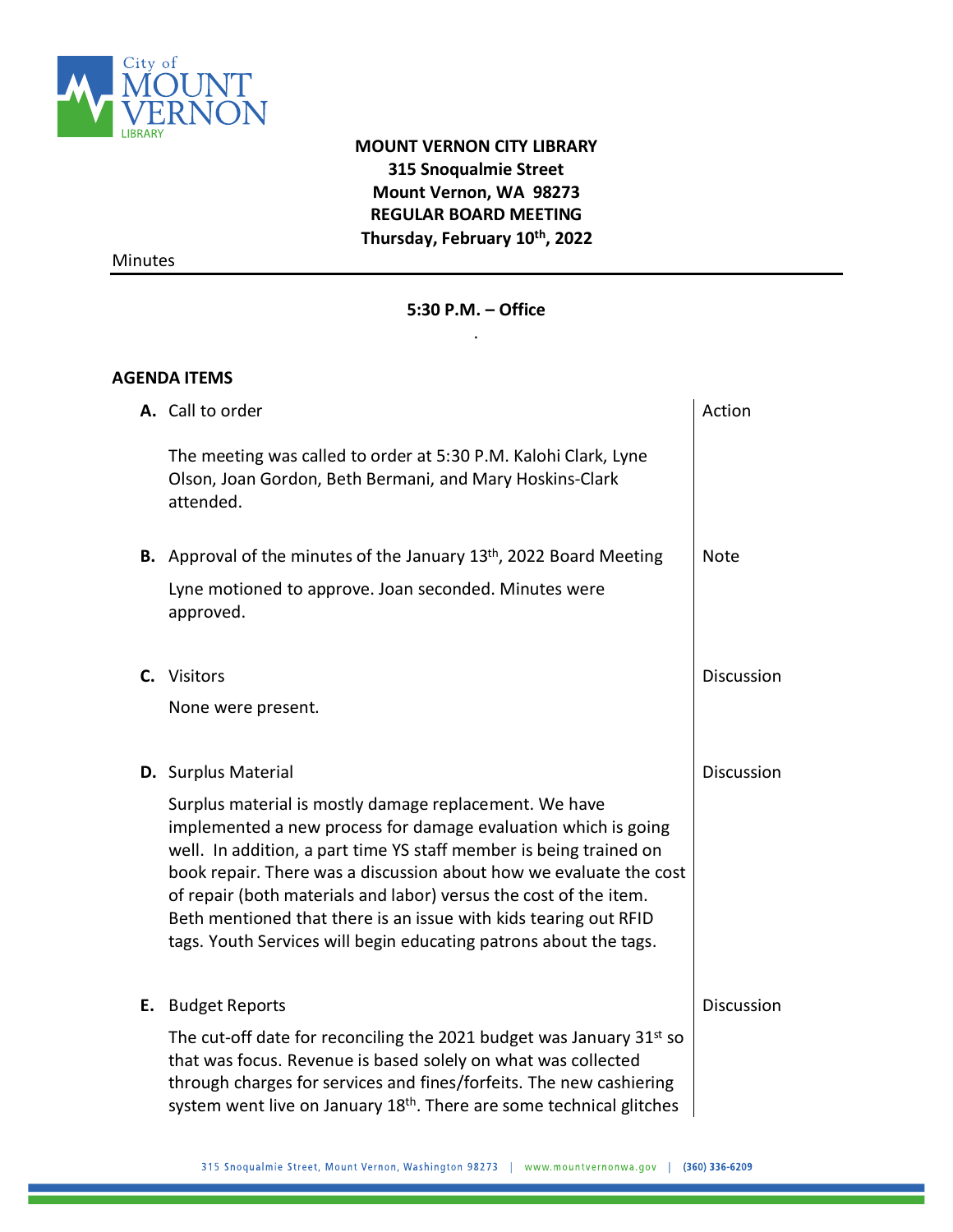that need to be addressed as well as procedural changes for staff to work through. Overall, it will streamline deposits, give us additional reporting capability, and patrons appreciate the ability to use a credit/debit card.

There is one expenditure in professional services budget line that Isaac needs to clarify.

**F.** Statistics

The increase in physical checkouts continues in both Adult and YS. We are adding to The Library of Things collection and are excited to see how they are received. The first items are focused on gardening and include seedling heat mats, soil test kit, and a soil test meter.

- **G.** Staff Reports
	- a. New Building

City Council agreed to pursue a loan application which is great news. A loan can offer more funds and allows for more flexibility compared to a bond.

b. School District Cards

As of January 27<sup>th</sup>, we have added 498 student cards. Currently, the district sends this information when they receive parent/guardian opt in. Moving forward we hope to receive data on a regularly scheduled basis.

c. Programming Pause and Return

In consultation with the Skagit County Health Department, all in-person programming was paused for two weeks. Storytimes except for infant storytime resumed this week.

d. Hiring Update

Interviews for part time positions in both Public Services and Support Services will begin tomorrow. Anita's position is still unfilled. Offers were made to two candidates both of whom declined so we will be moving on to other interviews.

## **H.** Decisions

a. Customer Service Policy

The Board added Mount Vernon City Library Code of Conduct and Mount Vernon City Library American with Disabilities Act Compliance Policy as dependencies. Joan motioned to approve. Kalohi seconded. Policy was approved.

**Discussion**